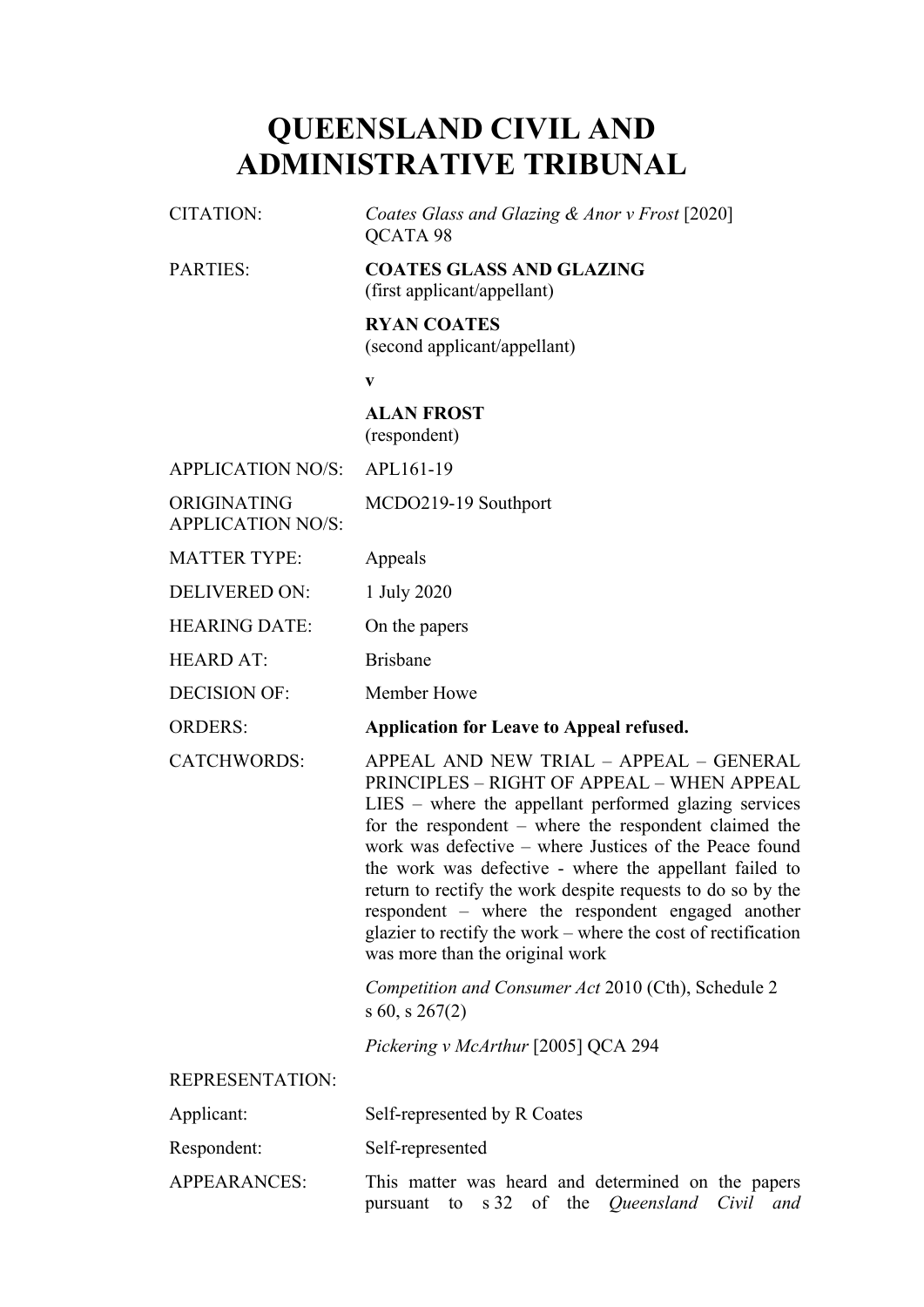## *Administrative Tribunal Act* 2009 (Qld)

## **REASONS FOR DECISION**

- [1] The respondent ('Frost') engaged Mr Coates who traded as Coates Glass and Glazing (collectively 'Coates') to cover up some glass windows in a unit he owned by fixing mirror to the existing glass with silicon. He also had Coates fix mirror along an existing splashback area in the kitchen.
- [2] Frost was unhappy with the work and made attempts to contact Coates to return to rectify the job, however Coates failed to respond to requests and did not return to the unit.
- [3] Frost had the mirrors replaced by another firm of glaziers and sued in the Tribunal for the rectification costs. In response Coates maintained cleaners engaged by Frost after the mirrors were freshly set in place had cleaned too early and caused any problems that existed.
- [4] The matter was heard by Justices of the Peace on 21 May 2019 who found in favour of Frost and ordered Coates to pay \$2,570.50 to Frost, the amount charged Frost by new contractors replacing the mirrors plus the filing fee in the Tribunal.
- [5] Coates seeks leave to appeal that decision. Given this is an appeal from a decision made in the Tribunal's minor civil dispute jurisdiction, leave to appeal must first be obtained before any appeal proceeds.<sup>1</sup>
- [6] Many self-represented parties misunderstand the appeal process and its function, and mistakenly believe an appeal is simply a second opportunity to present a better case. Leave to appeal will usually only be granted where an appeal is necessary to correct a substantial injustice to the appellant and where there is a reasonable argument that there is an error to be corrected.<sup>2</sup>
- [7] In attempting to run their case again, rather than identify error in the proceedings below, they ask that evidence they did not submit in the first hearing be considered in the appeal as fresh evidence.
- [8] That is the case here, with Coates asking the Appeal Tribunal to permit Coates to present fresh evidence. In the application for leave to appeal when asked to set out the grounds of appeal the respondent somewhat confusingly states:

Appeal the decision based on the fact I have now have (sic) additional evidence including phone recordings that completely refutes the evidence given by the respondent. Advise that you have sourced additional photos, have an eyewitness who can attend and you now have Australian standards information with the recommended gaps around the product to prove that it was in fact fitted correctly.

- [9] In directions given by the Appeal Tribunal on 5 July 2019 the parties were informed that if they sought to rely on fresh evidence they were required to make an application for that and include submissions saying:
	- (a) Why the fresh evidence was not available to the Tribunal below;

<sup>&</sup>lt;sup>1</sup> *Queensland Civil and Administrative Tribunal Act* 2009 (Qld), s 142(3)(a)(i) ('QCAT Act').

<sup>2</sup> *Pickering v McArthur* [2005] QCA 294.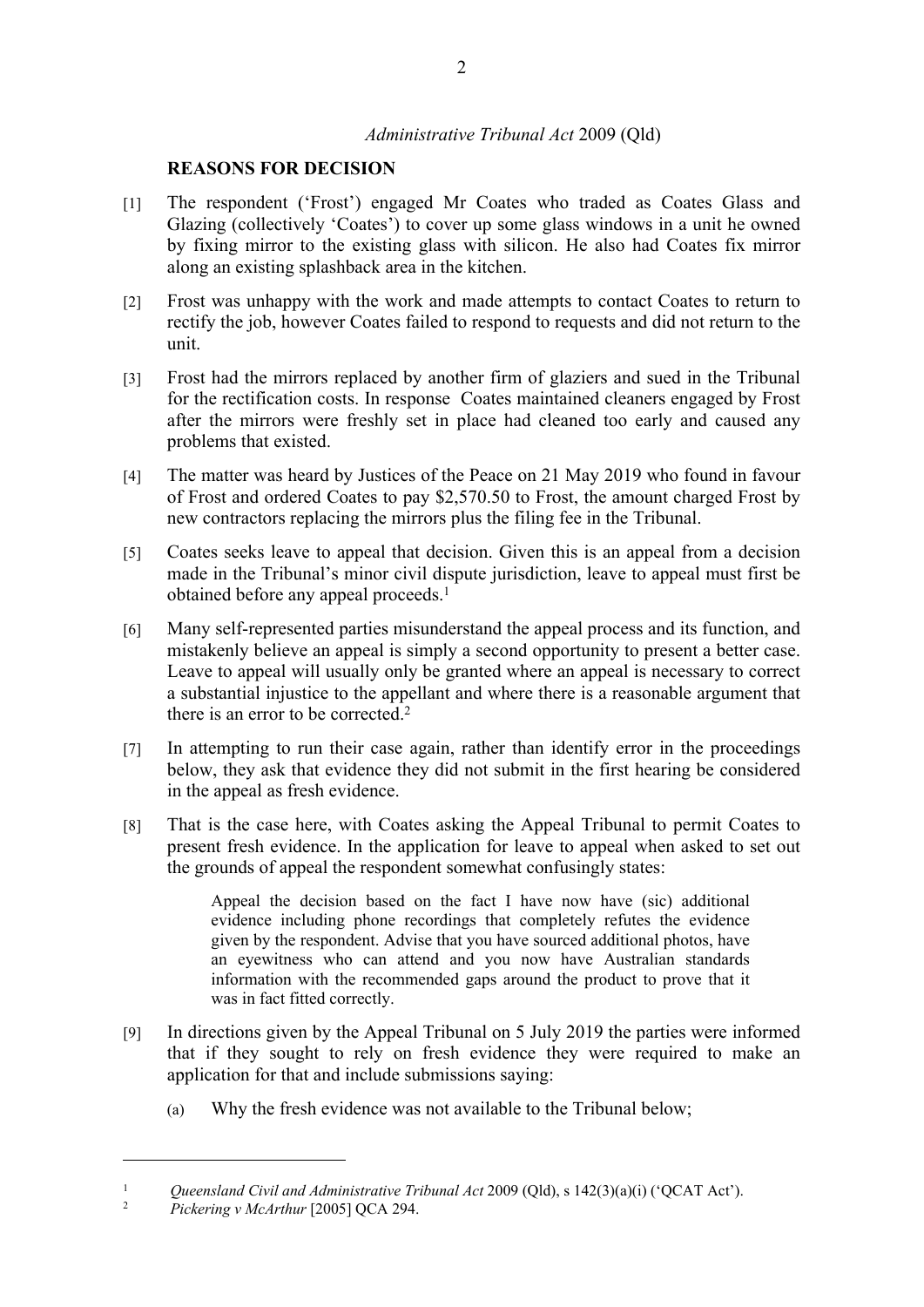- (b) Why the fresh evidence is important; and
- (c) Why the fresh evidence should be accepted.
- [10] Coates did not make that application. Instead Coates simply filed extra material on various dates without any of the required submissions to justify receipt of fresh evidence.
- [11] It is unclear what benefit Coates seeks to obtain from most of the material filed in any case. The material includes photographs of the mirrors fitted by Coates (presumably), but there were similar photographs presented to the Justices of the Peace below.
- [12] Mr Coates gave evidence at the hearing below about a telephone conversation he had with Mrs Frost about cleaners attending and he repeats that conversation in the so-called new material but this time sets it out in the form of a statutory declaration made by him.
- [13] Coates includes a copy of his written quote for the work done but that was also tendered at the hearing. The copy he now wants to rely on is only different in that it also bears the signature of Frost.
- [14] There are other documents but their relevance is questionable. None of the material is novel, importantly there is no explanation why it couldn't have been made available for the hearing below and there is no reasonable prospect that if had it been available below it would have changed the decision of the Justices of the Peace.
- [15] Leave to adduce fresh evidence is therefore refused.
- [16] The Justices of the Peace accepted the evidence of Frost where it conflicted with Coates. They accepted that no cleaners came into the premises until after the mirrors were replaced by Cutting Edge Glass and Mirrors ('Edge'). That was a reasonable conclusion open to them on the evidence given at the hearing by the parties.
- [17] In the submissions made by Coates filed 16 September 2019 an issue about the amount of the award made in favour of Frost is raised and challenged on the basis that Frost was only objecting to two out of six mirrors installed by Coates and yet the costs of replacement allowed Frost was approximately \$1,000 more than Coates had charged for six mirrors. Coates submits that first it is unfair that Frost was awarded an amount more than the cost of the original work, and second that the Tribunal had no jurisdiction to make an award in excess of the original cost of the work.
- [18] Frost's initial claim was for the cost to Frost of having the mirrors installed by Coates "completely replaced and made good." The Justices of the Peace accepted Frost's evidence that Edge used the same quality mirror as used by Coates. They found support for his evidence in the invoice from Edge which described the work done by them as "Supply and replace mirrors installed by Coates Glass & Glazing in the foyer and over the kitchen windows."
- [19] The Justices of the Peace referred to the guarantee provided by the *Competition and Consumer Act* 2010 (Cth) Schedule 2 ('ACL') that the work done by Coates was required to be done to a satisfactory standard. The ACL provides by s 60 that where a person supplies services to a consumer in trade or commerce there is a guarantee that the services will be rendered with due care and skill. By s 267(2) of the ACL if